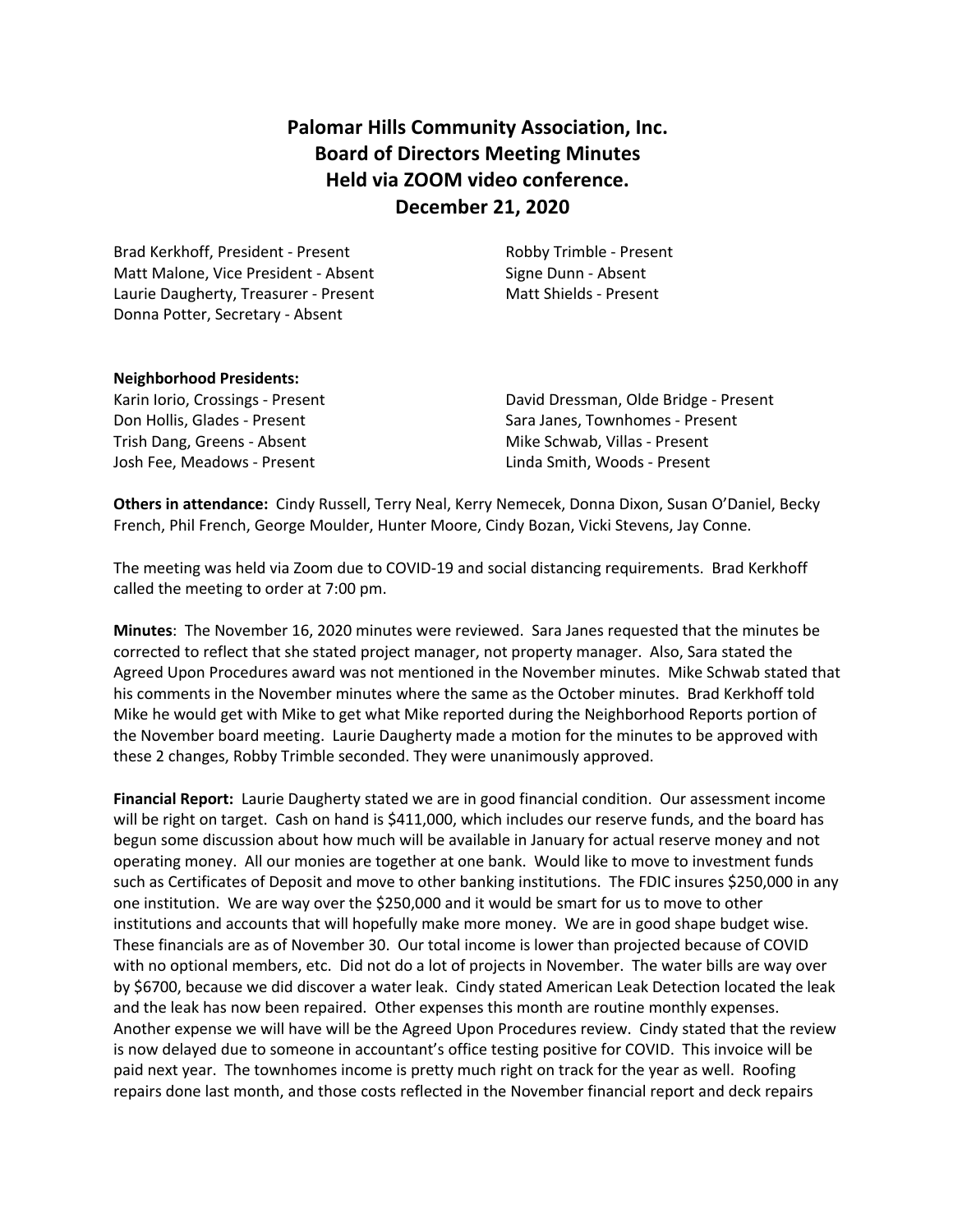made by Lester Davis. The townhomes have \$114,000 in their account. Sara Janes asked if money would be reallocated to other budget line items. Financially we are in good shape. Matt Shields made a motion to approve the financial report, Robby Trimble seconded. The financial report was unanimously approved.

# **Modification Requests:**

**2220 Valencia Drive** - Resident made a request to install a 5' shadowbox fence on each side of the rear yard. Laurie Daugherty made a motion to ratify previous email approval, Robby Trimble seconded. It was unanimously approved.

**4016 Palomar Boulevard** - Resident made a request to install automated gate across driveway to be located at rear corner of residence. Matt Shields made a motion to approve, Robby Trimble seconded. It was unanimously approved.

**2217 Mangrove Drive** - Resident made a request to construct a new deck with covered porch. Robby Trimble made a motion to approve, Matt Shields seconded. It was unanimously approved.

**4009 Peppertree Drive** – Resident made a request to install a retaining wall off lower patio, under the upper deck. The main purpose of the retaining wall to prevent the soil from shifting. Laurie Daugherty asked the resident if a permit will be required. The resident agreed to contact the building inspector's office to find out what permits, if any, will be required. Matt Shields made a motion to approve, Robby Trimble seconded. It was unanimously approved.

# **Neighborhood Reports:**

Crossings - Karen Iorio - stated the neighborhood is beautiful with all the holiday lights and everything is fine in the Crossings.

Glades - Don Hollis - everything is good.

Greens - Trisha Dang - absent.

Meadows - Josh Fee - echoed his thanks for the Drive by Santa and suggested it continue beyond the pandemic. He also stated that early last week there was an accident at the Man O' War and Harrodsburg Road intersection which had people cutting through Palomar Hills from Madrone to Palmetto Drive. He also stated that council woman Amanda Bledsoe confirmed measures need to be taken to slow down traffic. They will gather traffic data to determine what is needed. There are now different developers that will provide funding for speed bumps.

Olde Bridge - David Dressman - stated the kids loved the Drive by Santa. Olde Bridge is doing fine. The one-lane bridge is a nightmare.

Townhomes - Sara Janes - questioned when the leaf removal will be completed for the townhome residents. Cindy Russell stated that Landscape Workshop will be taking care of leaf removal either today or December 22nd. Sara Janes also wanted the minutes to reflect there was a petition submitted and signed by the townhome residents on October 16, 2020, that they requested to hire professional property management company for the townhome residents.

Villas - Mike Schwab - the Villas are doing fine. Mike stated that he had contacted Cindy Russell and a speed machine was installed in the Villas. The data from the speed machine will be reported at the next board meeting.

Woods - Linda Smith - everything is fine.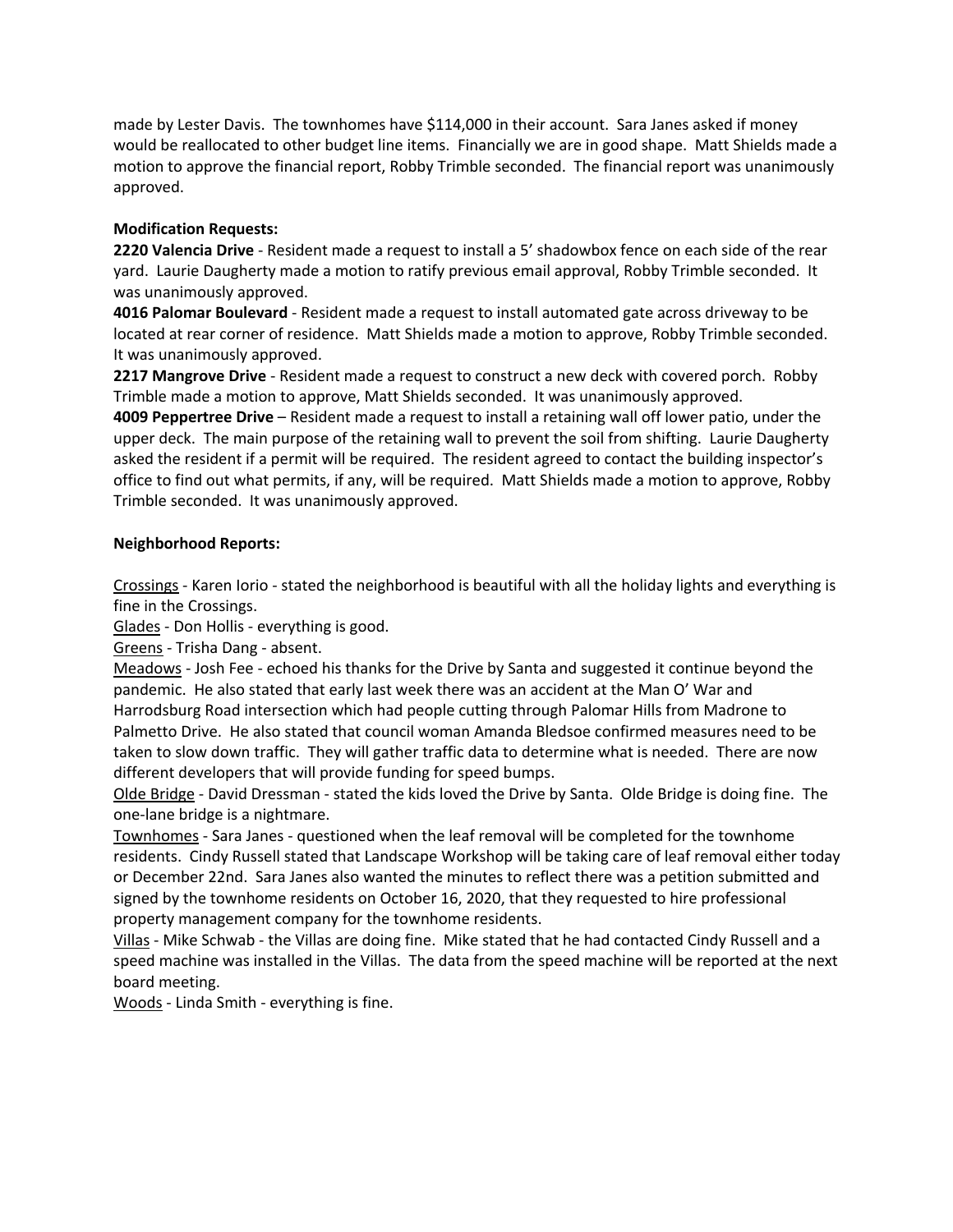**New Business**: Motion was made by Robby Trimble for the Dissolution of Palomar Townhome Association, Inc. Matt Shields seconded the motion. Motion was unanimously approved.

Townhome Building #4 - There was a motion to ratify vote via email on Building #4 in the townhomes. The roofs, soffits, fascia, gutters, gutter guards, downspouts and skylights will be replaced by Harrisons Roofing. Donna Dixon asked how many bids were submitted for the project and what was the warranty for the new roofing. Brad Kerkhoff stated that there were 5 bids submitted and there is a workmanship warranty for 5 years. Brad stated that if there were any further questions on bids and warranty the information was open record at the Palomar Hills office. Robby Trimble made a motion to ratify the email vote and Laurie Curry Daugherty seconded the motion. The motion passed unanimously.

2209 Stone Garden Lane- request to ratify vote for approval via email to replace a section of siding due to pieces being blown off during high winds. There were 3 bids submitted and Harrisons Roofing was awarded the job. Matt Shields made a motion to ratify the email vote and Robby Trimble seconded the motion. The motion was passed unanimously.

At the Townhomes' request, a memorandum of services to be provided to the Townhomes neighborhood by the PHCA was prepared and it was reviewed by the Townhomes Board prior to the meeting. Changes were made and a final memorandum of understanding was presented to the PHCA Board for approval to be effective January 1, 2021. Matt Shields made a motion to approve. Laurie Daugherty seconded. Motion was unanimously approved. A copy of the final approved memorandum is attached to these minutes.

George Moulder, lives on the corner of Gum Tree and Palmetto. Mr. Moulder has concerns due to the different lighting in the neighborhood. Mr. Moulder is requesting the board investigate the use of the neighborhood lighting and color.

Jay Conne suggested we (Palomar Hills Association) hire a project manager for the work being done in the townhomes. Brad Kerkhoff stated that we have a process in place for overseeing projects being done. Jay also asked if we had created a modification committee. Brad stated that would be established very soon.

### **Manager's Report:**

### **Collections**

PHCA currently holds liens on five (5) properties, with outstanding balances totaling \$3,606.

#### **Maintenance**

- Put new bows on wreaths.
- Put up holiday decorations at entrances.
- Made different items to be used for the Santa Drive-Thru
- Put concrete splash block under downspout between 2236 and 2240 Stone Garden Lane
- Met with American Leak Detection to find water leak on main line for clubhouse, pools, and irrigation.
- Met with plumber to show location of leak.